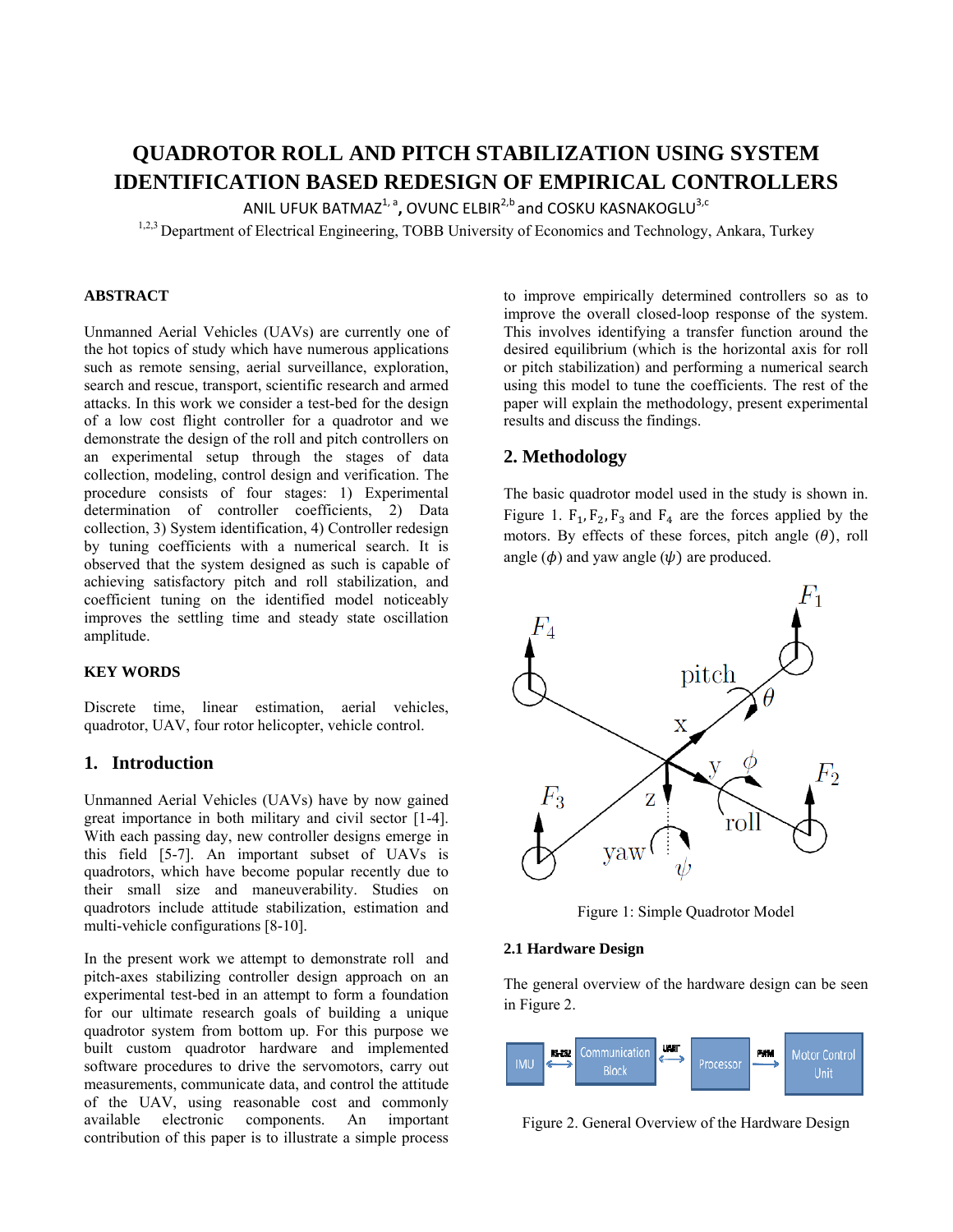For the IMU we utilize Microstrain-3DM-GX2, which contains a triaxial accelerometer, triaxial gyro, triaxial magnetometer, and an on-board processor running a sensor fusion algorithm. For the communication block we implement a voltage level converter in order to map the output of the IMU into UART voltage levels. As for the microprocessor, a PIC32MX795F512L has been used which can operate up to 80 MHz. The test platform hardware is shown in Figure 3. As mentioned previously, for the sake of example we shall individually consider the stabilization of the roll angle  $\phi$  or pitch angle  $\theta$ ; hence, the quadrotor has been fixed in the setup to allow for rolling or pitching behavior only.



Figure 3. Experimental Quadrotor Test Platform

After the roll and pitch controllers are designed and tested, we shall disassemble the test bed and connect only a few ropes to the floor; this allows for the UAV to hover freely in two dimensions while limiting its maximum altitude since we are yet to design an altitude controller.

#### **2.2 Software Design**

The pitch angle  $\theta$  and roll angle  $\phi$  is calculated from the outputs of the IMU using the following equations

$$
\theta = \tan^{-1} \left( \frac{a_x}{a_z} \right) \tag{1}
$$

$$
\phi = \frac{a_y}{a_x \sin \theta - a_z \cos \theta} \tag{2}
$$

where  $a_x$ ,  $a_y$  and  $a_z$  are the accelerations read from the inertial sensors in the x, y, z axis respectively. This calculated angle is then processed by a Kalman filter so as to obtain a cleaner and more precise measurement. The process and measurement noise covariances of the filter were obtained empirically as  $Q = 1$  and  $R = 3$ . Following filtering, the measurements enter a PID controller, whose block diagram is illustrated in Figure 4.



Figure 4. Block Diagram of the PID Controller

Note from the figure that for better numerical accuracy, the derivative term is used directly from the angular velocity measurements obtained from the IMU instead of numerically differentiating the error signal. Note also the minus sign in front of the D term since for a constant roll angle reference we have  $\frac{derr}{dt} = \frac{d}{dt} (ref - err) = -\frac{d}{dt} err.$ The method we employ in determining the PID coefficients consists of four stages: 1) Experimental determination of the PID coefficients, 2) Data collection, 3) System identification, 4) Controller redesign by tuning coefficients with a numerical search. For the first stage we run the experimental setup and use heuristic rules of thumb, such as slowly increasing P until the system somewhat oscillates around the horizontal, then adding a D term to reduce oscillations and finally adding an I term to eliminate the steady state error. The values resulting from this procedure are  $K_p = 0.35$ ,  $K_i = 0.01$  and  $K_d = 0.05$ , which produced in a closed loop system capable of stabilizing the roll and pitch angle, but the response was slower than desired and quite jittery. For this reason we proceed with the extra tasks described below.

#### **2.3 System Identification**

We perform system identification using experimental data obtained from the PID coefficients mentioned above with the goal of producing a linear model around the operating point  $\phi \approx 0$  and  $\theta \approx 0$ . The system input is selected as the mean-shifted pulse width modulation value (PWM) that is fed to the servomotors rotating the propellers. The outputs are the roll angle  $φ$  and the pitch angle  $θ$ . Numerous system identification techniques were applied to the data through the use of MATLAB System Identification Toolbox, but the best results were achieved with subspace identification (N4SID) [11], and the transfer functions for these models are shown in (3) and (4). The sampling period is  $T_s = 0.029$  s, which is the rate that we process data for our particular hardware/software configuration.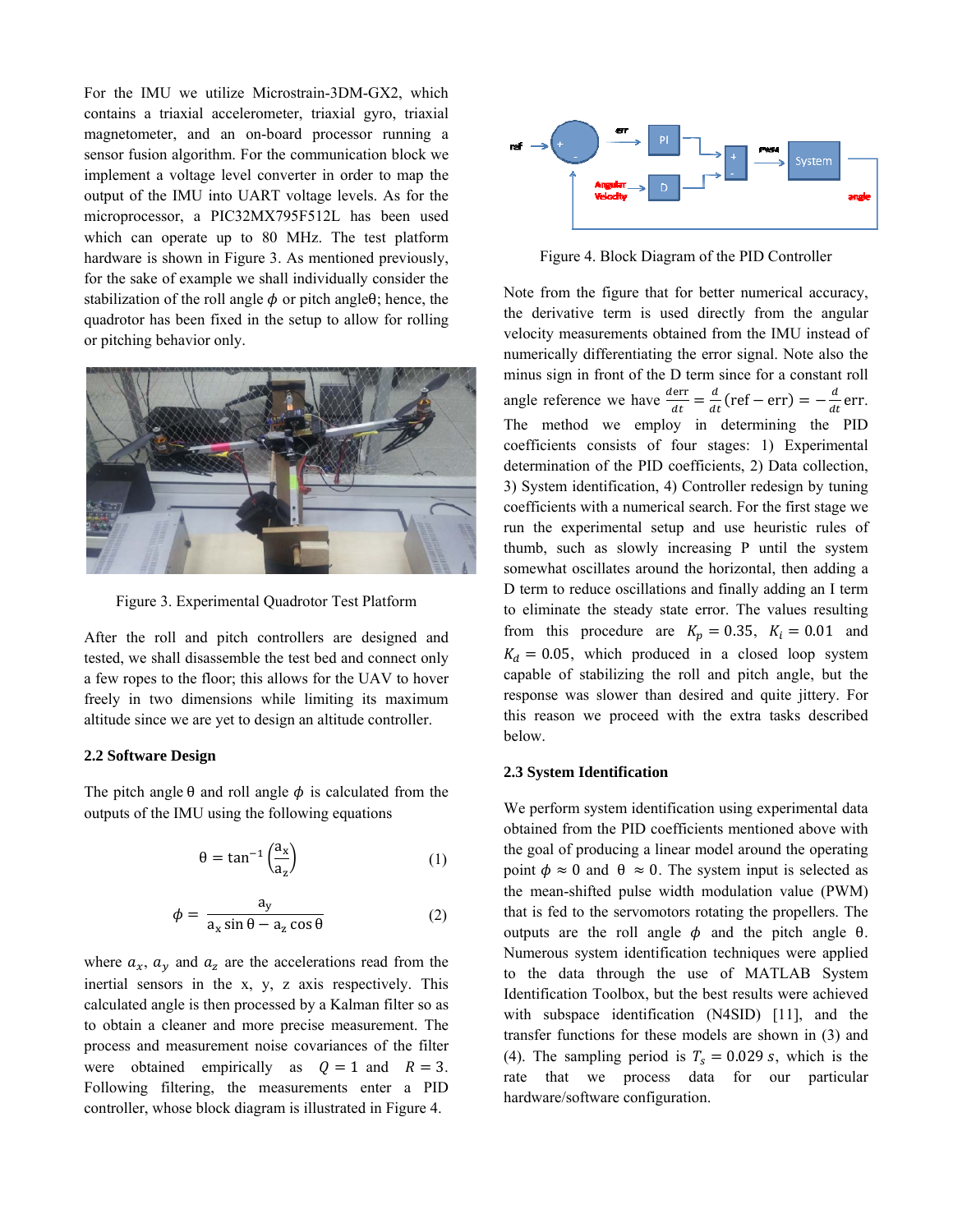$$
H_{roll}(z) = \frac{2.881 z^5 - 2.501 z^4 - 0.1687 z^3 + 0.3733 z^2 + 1.51 z - 0.9951}{z^6 - 0.8117 z^5 - 0.006187 z^4 - 0.02259 z^3 + 0.3682 z^2 + 0.201 z - 0.298}
$$
(3)  
-2.402 z<sup>6</sup> + 1.522 z<sup>5</sup>

$$
H_{pitch}(z) = \frac{2.102 \times 1.1522 \times 2}{z^6 - 0.6012 \times 5 - 0.07561 \times 4 - 0.01995 \times 3 + 0.03405 \times 2 + 0.04376 \times 2 - 0.04997} \tag{4}
$$



Figure 5. Measured output (top) and simulated model output (bottom) for pitch angle

One can observe a good agreement between the output measured from experiments and the output simulated from the model, which are compared in Figure 5 and Figure 6.

# 2.4 Controller Redesign

With the model of the system at hand, we now proceed to redesign the controller so as to improve the performance of the closed loop system, in particular, the time it takes for the system to settle. For this purpose we set up a numerical search problem in MATLAB within a five percent neighborhood of the empirical coefficient values,



Figure 6. Measured output (top) and simulated model output (bottom) for roll angle

and look for a solution that minimizes the settling time. This process yields the coefficient values  $K_p = 0.4$ ,  $K_i = 0.03$  and  $K_d = 0.05$ , using which we form the discrete time PID controller

$$
C(z) = K_p + K_i \frac{1 + z^{-1}T_s}{1 - z^{-1}} + K_d \frac{1 - z^{-1}}{T_s}
$$
 (5)

where the derivation in discrete time is approximated as  $y(k) = \frac{u(k)-u(k-1)}{T_s}$  and the integration in discrete time is approximated as  $y(k) = y(k-1) + \frac{u(k) + u(k-1)}{2}T_s$ .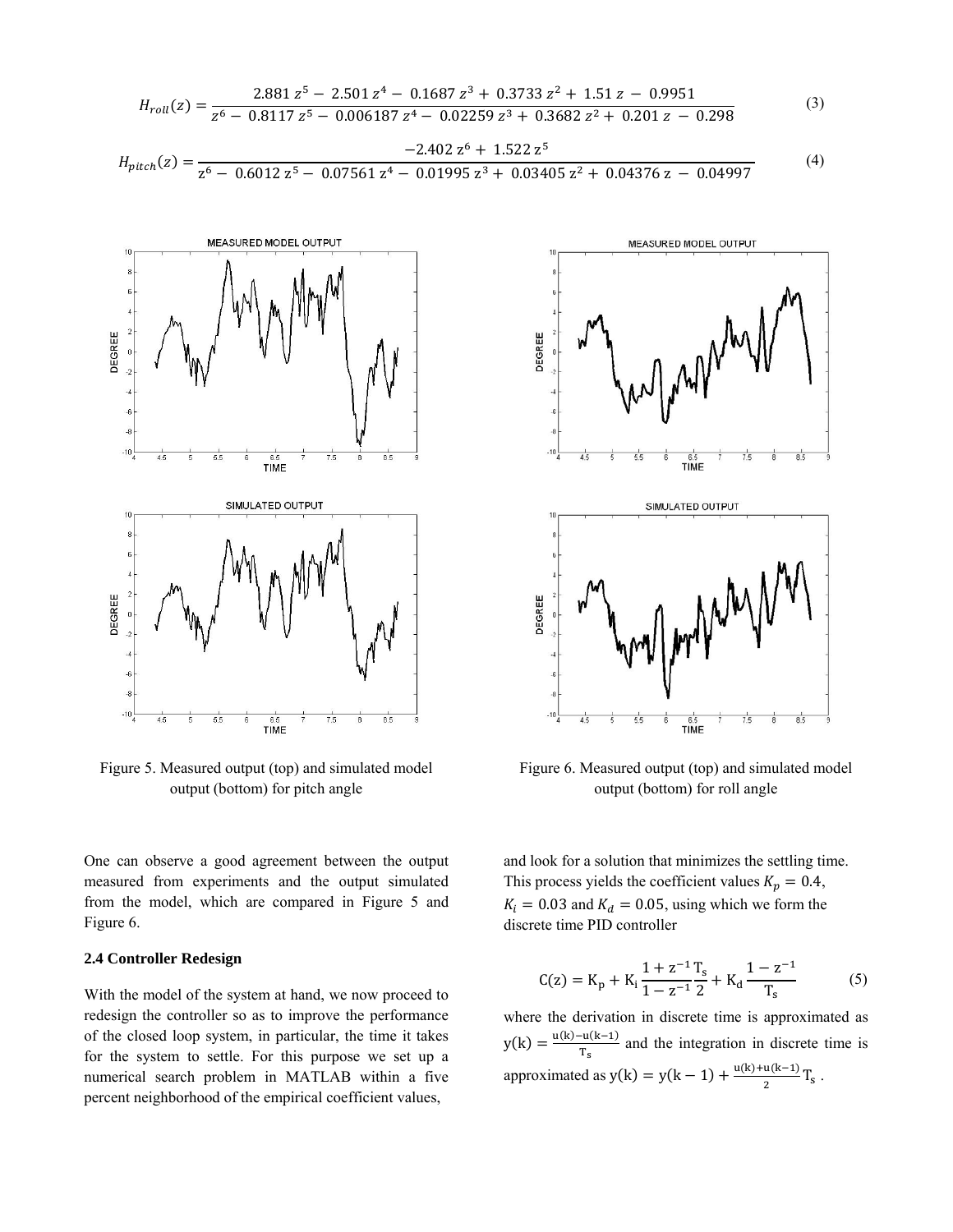## **3. Experimental Results**

After the design of pitch and roll controllers, the quadrotor was detached from the test setup (Figure 3) and was started directly from the floor as shown in Figure 7. Ropes were tied to the sides for security purposes in case something unexpected happens; they are normally loose and do interfere with the quadrotor's motion.



Figure 7. Experimental Quadrotor Test Platform



Figure 8. Experimental results showing the roll angle  $\phi$ with empirical PID coefficients (top) and PID coefficients tuned on the identified model (bottom)



Figure 9. Experimental results showing the pitch angle  $\theta$ with empirical PID coefficients (top) and PID coefficients tuned on the identified model (bottom)

Figure 8 and Figure 9 show a comparison between two sets of the experimental results: the response of the closed-loop system with the empirical PID coefficients and the response of the closed-loop system with the PID coefficients tuned on the model obtained from system identification. It can clearly be seen that the tuned coefficients have improved the closed-loop response significantly; the roll and the pitch angle settle much faster, and once amplitude of the steady state oscillations are lower.

## **4. Conclusions and Future Works**

This paper presented a quadrotor roll and pitch axes control system based on a PID controller. The controller was first tuned experimentally so that the response stays around the horizontal, after which mean-shifted servomotor PWM values, and the roll and pitch angle readings from IMU were stored to form the input-output